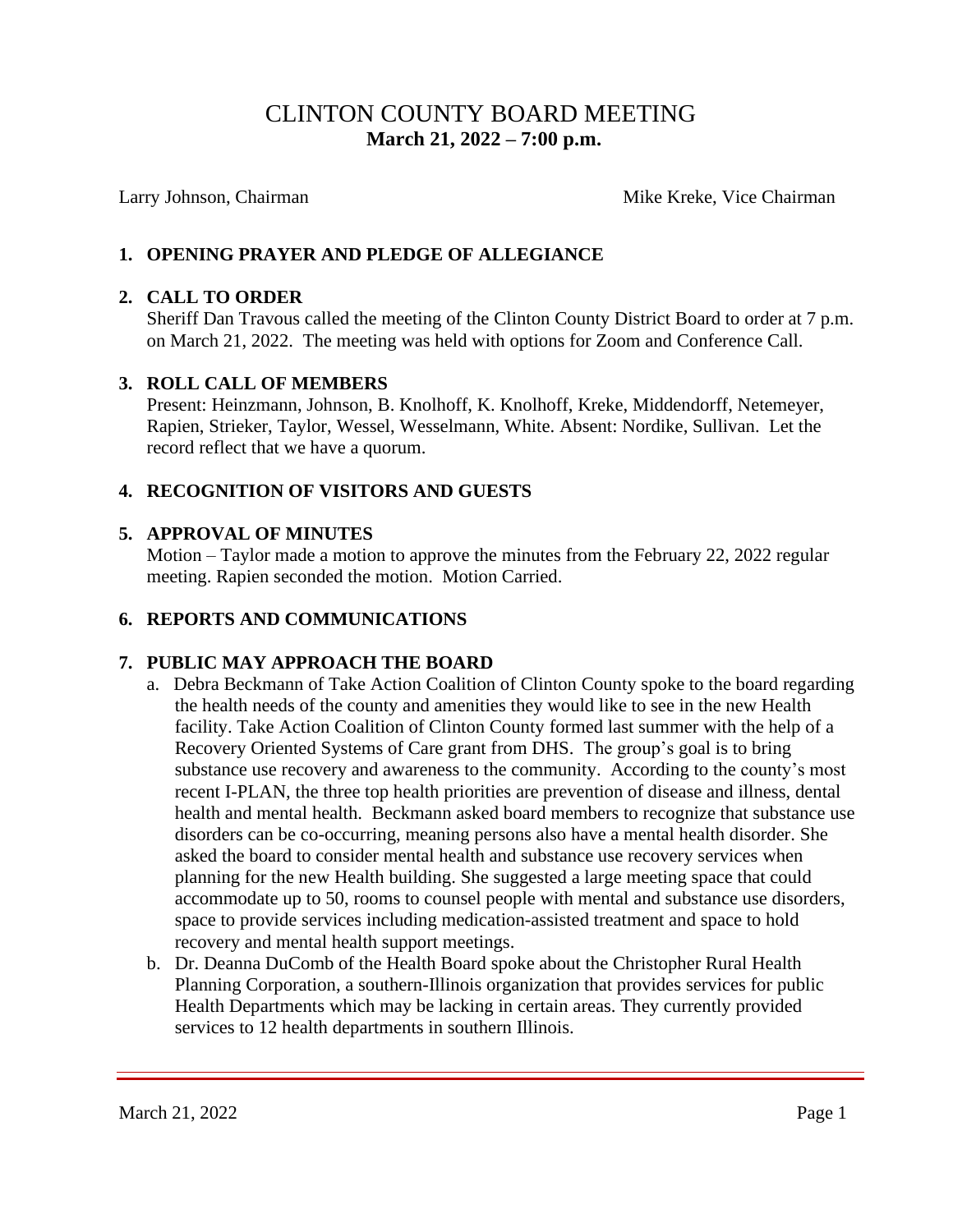#### **8. REPORTS/ANNOUNCEMENTS FROM ELECTED AND APPOINTED OFFICIALS**

#### **9. STANDING COMMITTEES**

- a. Zoning/Subdivision Committee Craig Taylor No Report
- b. Economic Development/Enterprise Zone Keith Nordike No Report
- c. Tourism Committee Jim Sullivan No Report
- d. Environmental Concerns/Unincorporated/Solid Waste Nelson Heinzmann No Report
- e. Assessment Committee Bryan Wessel Wessel reported that the 2022 declarations for properties sold in the past month were down six from last year. The 2021 assessment books were signed over to the County Clerk's Office on February 23. Wessel presented a list of estimated EAVs, broken down by townships. Final reports were mailed to the Department of Revenue on February 23. The county is awaiting its final multiplier that is likely to be around 1.0. The 2022 township assessors met on February 15, and their work needs to be turned in by June 15.
	- i. Motion to Approve Dismissal of the 2021 Board of Review. Wessel made a motion for a roll call vote. Middendorff seconded the motion. Heinzmann (Yes); Knolhoff, B (Yes), Knolhoff, K (Yes); Kreke (Yes); Middendorff (Yes); Netemeyer (Yes); Nordike (Absent); Rapien (Yes); Strieker (Yes); Sullivan (Absent); Taylor (Yes); Wessel (Yes); Wesselmann (Yes); White (Yes). Motion Carried 12-0
- f. Insurance/ICIT Nelson Heinzmann

 Heinzmann said Dan Imming of Imming Insurance provided information on the vision and dental renewals for county employees at the March 14 committee meeting. Bill Schmaltz of Einstein Consulting provided the monthly report showing total fees are down 9.25 percent as compared to this time last year, pharmacy expenses were up slightly, medical claims were down 3.7 percent and fixed costs were down 24 percent. For this Fiscal Year, expenses without reimbursements, were under budget by 7.48 percent. With reimbursements, the expenses were under budget by 58.12 percent.

 i. Motion to Approve – Offering Flexible Spending Account to Employees at Renewal Time if Ten Employees Sign Up for the Program Heinzmann made a motion for a roll call vote. Taylor seconded the motion. Heinzmann (Yes); Knolhoff, B (Yes), Knolhoff, K (Yes); Kreke (Yes); Middendorff (Yes); Netemeyer (Yes); Nordike (Absent); Rapien (Yes); Strieker (Yes); Sullivan (Absent); Taylor (Yes); Wessel (Yes); Wesselmann (Yes);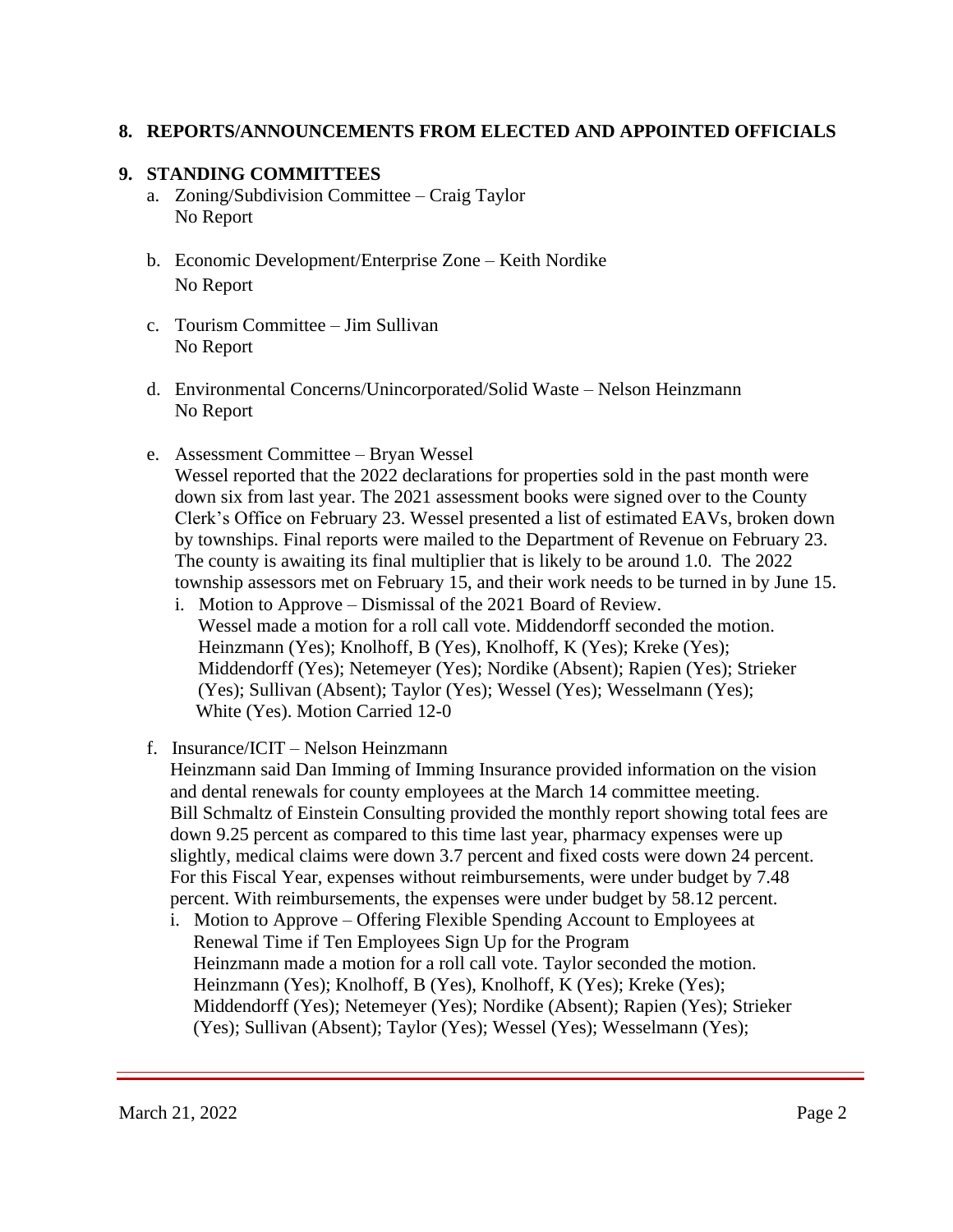White (Yes). Motion Carried 12-0

- ii. Motion to Approve KISX Card to Employees for Imaging at Stand-Alone **Facilities**  Heinzmann made a motion for a roll call vote. Wessel seconded the motion. Heinzmann (Yes); Knolhoff, B (Yes), Knolhoff, K (Yes); Kreke (Yes); Middendorff (Yes); Netemeyer (Yes); Nordike (Absent); Rapien (Yes); Strieker (Yes); Sullivan (Absent); Taylor (Yes); Wessel (Yes); Wesselmann (Yes); White (Yes). Motion Carried 12-0
- g. Facilities Committee Ken Knolhoff
	- 1. K. Knolhoff said approval is needed for an ongoing lease agreement for \$450 per month with St. Clair County Intergovernmental Grants Department which leases 240 square feet at the Health Department and 400 square feet at the Highway Department.
		- i. Motion to Approve Resolution Approving a Lease with St. Clair County Intergovernmental Grants Department. Wessel made a motion for a roll call vote. White seconded the motion. Heinzmann (Yes); Knolhoff, B (Yes), Knolhoff, K (Yes); Kreke (Yes); Middendorff (Yes); Netemeyer (Yes); Nordike (Absent); Rapien (Yes); Strieker (Yes); Sullivan (Absent); Taylor (Yes); Wessel (Yes); Wesselmann (Yes); White (Yes). Motion Carried 12-0.
- h. Animal Control/County Farm Committee Craig Taylor Taylor reported that for the past month, there were 13 dogs, 10 surrenders, two drop offs and one bite case. Thirty cats were taken in. The committee discussed the application of lime on the county farm ground.
- i. Education Committee James White No Report
- j. Veterans Committee Bob Netemeyer No Report
- k. Finance/Health/Revolving Loan Committee/General Services/Judiciary Brad Knolhoff
	- 1. Treasurer's Monthly Report Denise Trame
		- i. Motion to Approve Treasurer's Monthly Report. Wessel made a motion to approve the Treasurer's Monthly Report. White seconded the motion. Motion Carried. Trame reported the county received \$7,110.61 for video gaming last month.
		- ii. Motion to Approve Resolution for Contract with Kehrer Bros. West Roofing of Albers for \$175,400. The low bid was approved in February and this action simply ratifies the contract. B. Knolhoff made a motion for a roll call vote. Rapien seconded the motion. Heinzmann (Yes); Knolhoff, B (Yes), Knolhoff, K (Yes); Kreke (Yes); Middendorff (Yes); Netemeyer (Yes); Nordike (Absent); Rapien (Yes); Strieker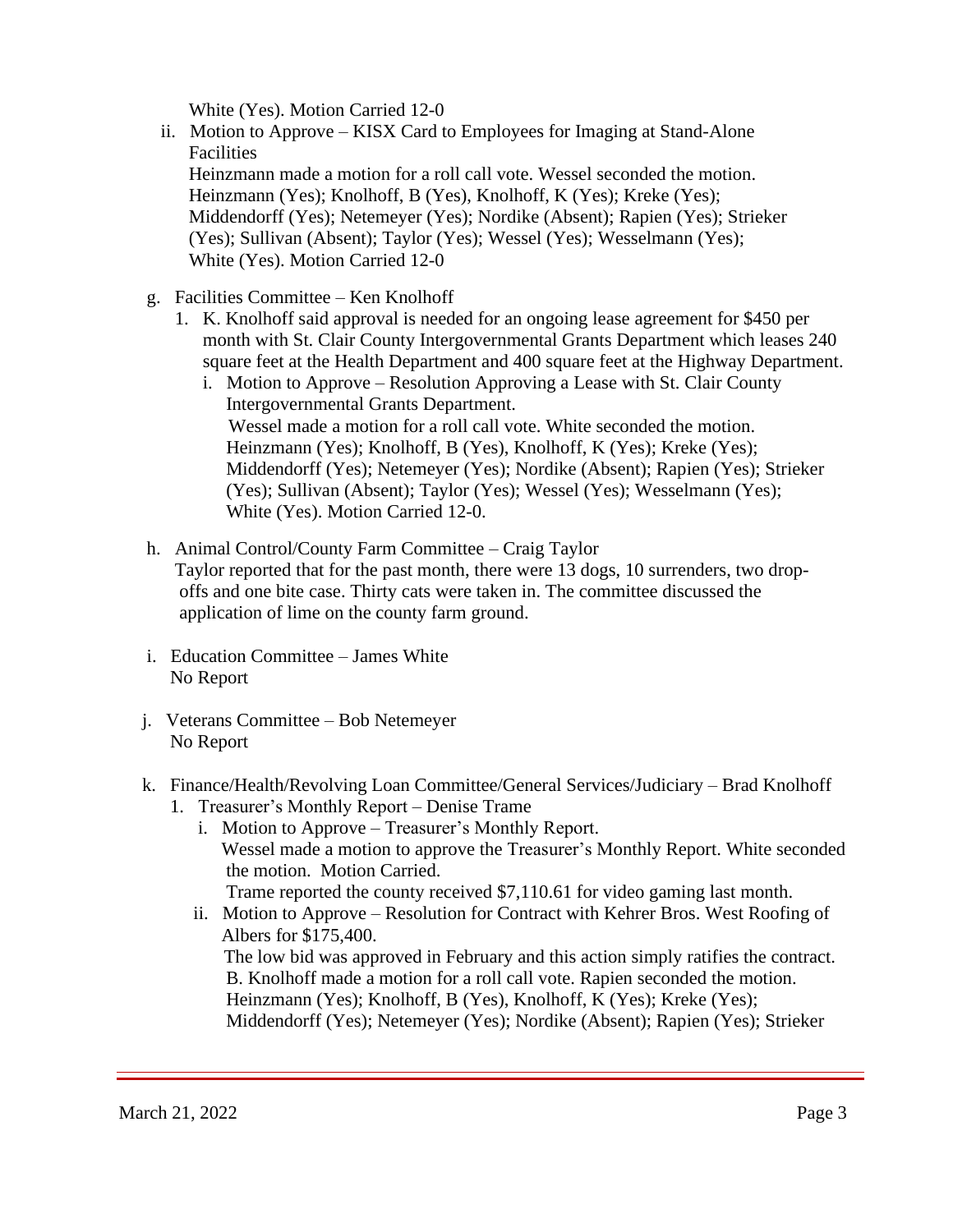(Yes); Sullivan (Absent); Taylor (Yes); Wessel (Yes); Wesselmann (Yes); White (Yes). Motion Carried 12-0.

- l. Law Enforcement/EMA/Welfare/Safety/Liquor James White White said the committee met March 3 and heard from representatives of Sugar Creek EMS, Carlyle EMS and New Baden EMS about the successes and challenges of their agencies, such as finding and maintaining employees.
- m. Road and Bridge Committee Bryan Wessel
	- 1. Highway Engineer's Report Dan Behrens Behrens asked for the board's approval of an appropriation to cover the local portion of the Aviston-Albers Road shoulder widening project. The county previously approved \$500,000 which was the portion financed through the Rebuild Illinois Program; however, IDOT is requiring a paper trail to ensure that the county will pay for the remaining \$125,000 in project costs, which is already budgeted.
		- i. Motion to Approve Resolution for Improvement Under the Illinois Highway Code. Taylor made a motion for a roll call vote. Wessel seconded the motion. Heinzmann (Yes); Knolhoff, B (Yes), Knolhoff, K (Yes); Kreke (Yes); Middendorff (Yes); Netemeyer (Yes); Nordike (Absent); Rapien (Yes); Strieker (Yes); Sullivan (Absent); Taylor (Yes); Wessel (Yes); Wesselmann (Yes); White (Yes). Motion Carried 12-0

Behrens reported that the Aviston-Albers Road shoulder widening project is currently out for bid. This will widen the shoulder along the curves, which is the highest accident location in the county. The slopes of the curves will be flattened with 8-foot paved shoulders. Also out on bid are the annual oil contracts. Applications will be available April 4 to fill the maintenance vacancy in the Highway Department. Applications will be accepted until the end of business hours on April 22.

- n. Personnel/Labor Committee Mike Kreke
	- 1. Kreke said everything is in order for the three-year PBPA contracts with Body Politic, Health Department, Sheriff's Department and Circuit Clerk. The contract runs through November 30, 2023.
		- i. Motion to Approve Resolution Approving Collective Bargaining Agreement with Body Politic, Health Department, Sheriff's Department and Circuit Clerk with the stipulation that the 10-year step wording is removed from all four contracts. State's Attorney J.D. Brandmeyer clarified that this falls in line with what was agreed upon in contract negotiations.

 Kreke made a motion for a roll call vote. Strieker seconded the motion. Heinzmann (Yes); Knolhoff, B (Yes), Knolhoff, K (Yes); Kreke (Yes); Middendorff (Yes); Netemeyer (Yes); Nordike (Absent); Rapien (Yes); Strieker (Yes); Sullivan (Absent); Taylor (Yes); Wessel (Yes); Wesselmann (Yes); White (Yes). Motion Carried 12-0

ii. Motion to Approve – Modification of Ordinance Regarding County Official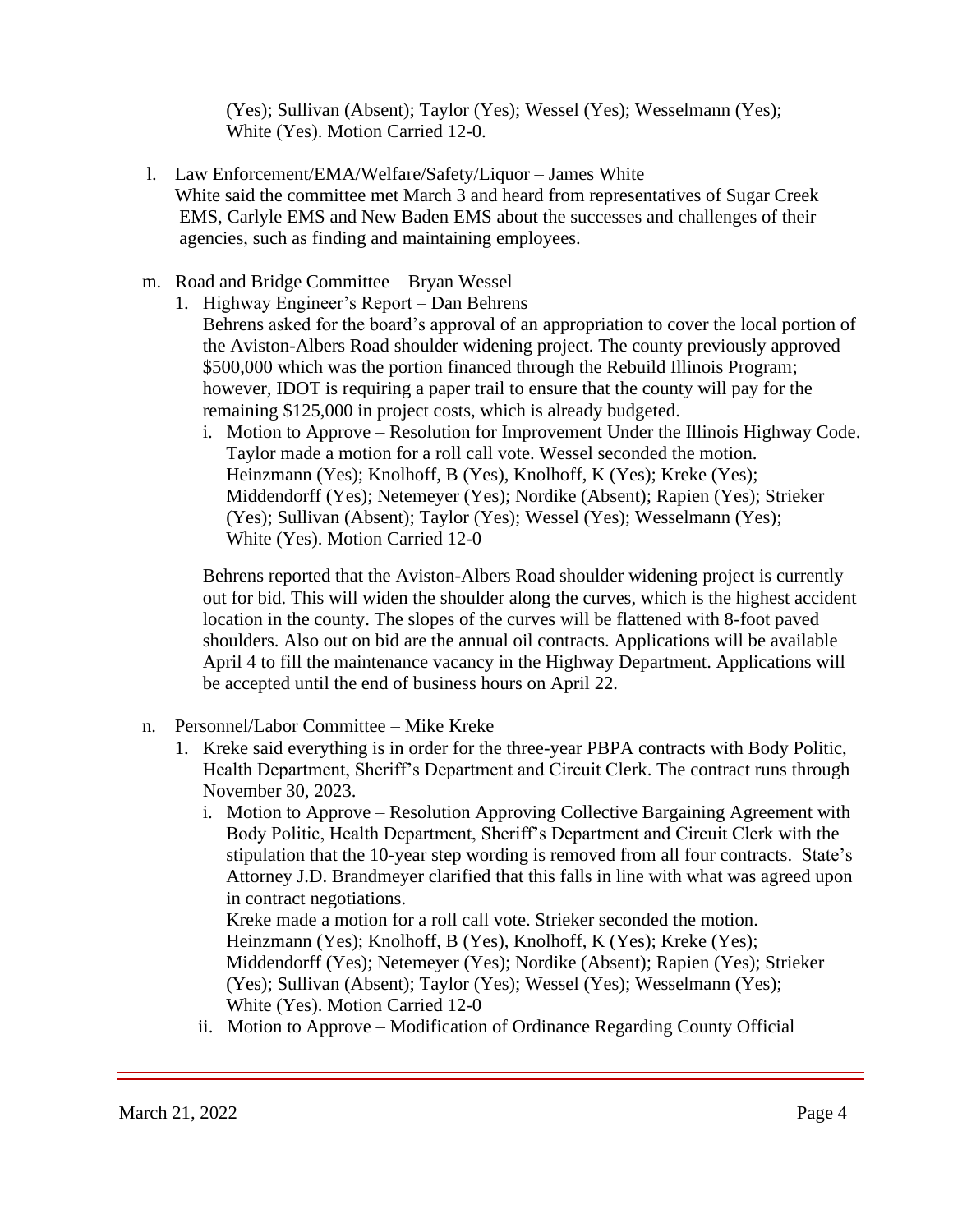Salaries. The ordinance also adds two years to the existing pay matrix for salary increases.

 Kreke made a motion for a roll call vote. Heinzmann seconded the motion. Heinzmann (Yes); Knolhoff, B (Yes), Knolhoff, K (Yes); Kreke (Yes); Middendorff (Yes); Netemeyer (Yes); Nordike (Absent); Rapien (Yes); Strieker (Yes); Sullivan (Absent); Taylor (Yes); Wessel (Yes); Wesselmann (Yes); White (Yes). Motion Carried 12-0

#### **10. SPECIAL COMMITTEES**

- a . 708 Mental Health Board/Area Agency on Aging James White No Report.
- b. County Health James White

 Administrator Chris Leidel said February expenditures totaled \$87,613.30 and revenue was \$24,615.06 for a loss of \$62,998.24. Leidel explained that the large contract tracing grant that the department received previously is coming to an end in March, so the department was required to utilize the remaining funding, causing a negative balance. The new generator has been installed at the Health Department and came in under budget. Leidel spoke briefly about the services of Christopher Rural Health noting that they accept Medicaid and Medicare and have payment options for those who don't have insurance. In addition, they would pay rent to the county for using the county's facility.

- 1. Motion to Approve Health Department Monthly Report White made a motion to approve the Health Department Monthly Report. Wesselmann seconded the motion. Motion Carried.
- c. GIS Committee Craig Taylor No Report
- d. 911 Committee Mike Kreke

 Kreke said the committee discussed redundancies in the 911 center and posed questions to the various telephone and internet vendors who provide services to the county. Those questions have been answered or are in the process of being answered.

- e. Technology Support James White No Report
- f. UCCI Jim Sullivan No Report
- g. Reorganization Committee Mike Kreke No Report